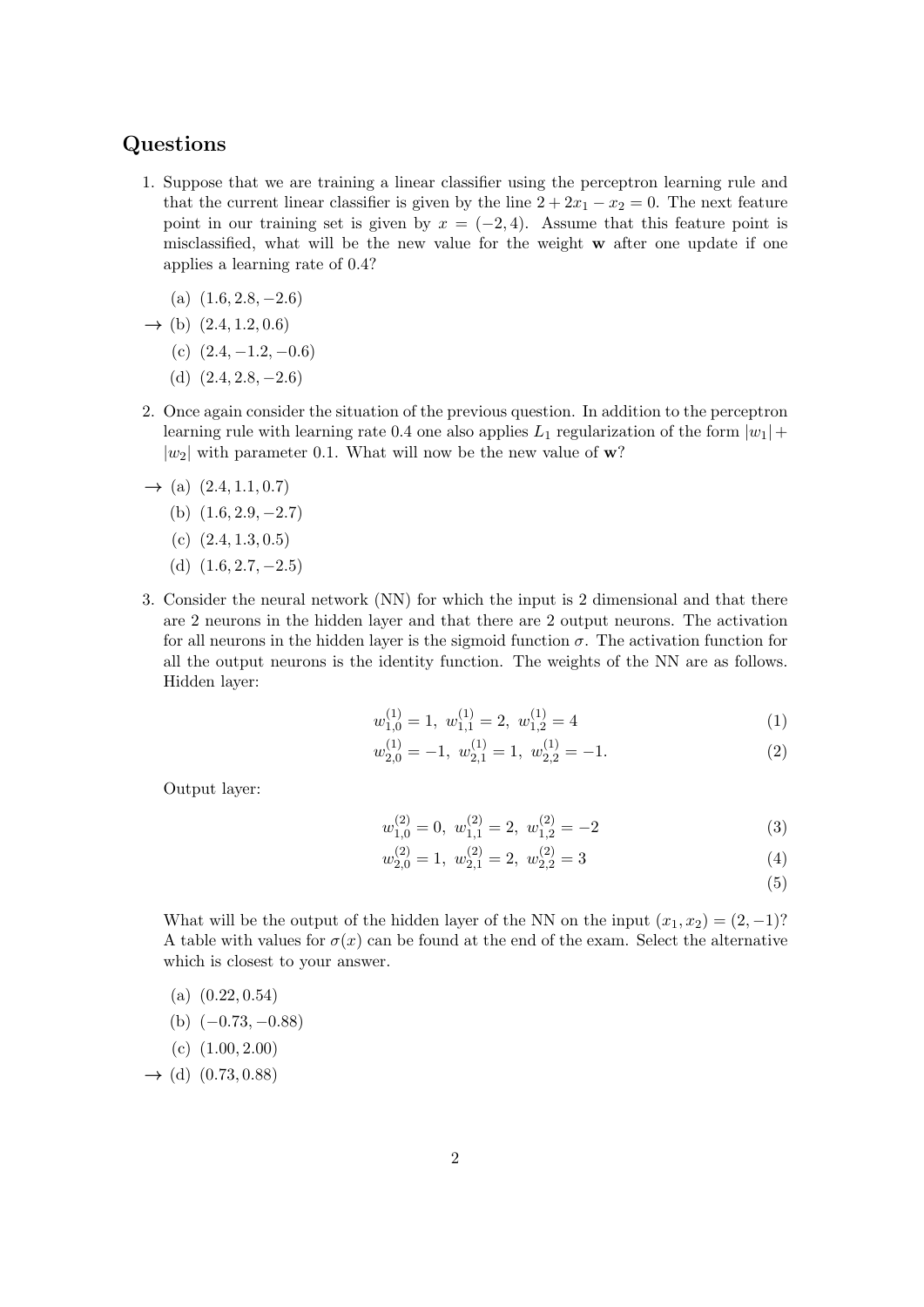4. Once again consider the NN of the previous question. Assume that for a certain given input the output is  $(0.6, 0.4)$  and the target output is  $(1,0)$ . Moreover assume that one applies stochastic gradient descent and the error function is given by:

$$
\frac{1}{2}[(y_1 - t_1)^2 + (y_2 - t_2)^2]
$$

What will be the vector  $(\delta_1^{(2)}, \delta_2^{(2)})$  for the output neurons?

- $\rightarrow$  (a)  $(-0.40, 0.40)$ 
	- (b) (0.60, 0.40)
	- (c)  $(0.40, -0.40)$
	- (d)  $(-0.01, 0.01)$
- 5. Once again consider the above NN structure and weights. Assume that the  $\delta$  vector  $(\delta_1^{(2)}, \delta_2^{(2)})$  of the output layer is  $(0.6, -0.4)$  and that the output of the hidden neuron 1 is 0.3 and the output of the hidden neuron 2 is 0.2. What will be the delta  $(\delta_1^{(1)})$  of the hidden neuron 1?
	- (a) 0.40
- $\rightarrow$  (b) 0.08
	- $(c) -2.4$
	- $(d) -0.38$
- 6. Once again consider the same NN structure and weights as in the question above. Moreover the error (δ) vector of the output layer is  $(0.6, -0.4)$  and that the output of the hidden neuron 1 is 0.3 and the output of the hidden neuron 2 is 0.2. But now we assume that the NN shares the following weights:  $w_{1,1}^{(1)} = 2 \times w_{2,1}^{(1)}$ , (be aware of the **factor 2!**). What will be the formula for the adaptation of the weight  $w_{1,1}^{(1)}$  if we apply a learning rate of 1?

(a) 
$$
-(\delta_1^{(1)} \times x_1 + 2 \times \delta_2^{(1)} \times x_1).
$$
  
\n $\rightarrow$  (b)  $-(\delta_1^{(1)} \times x_1 + 1/2 \times \delta_2^{(1)} \times x_1).$   
\n(c)  $-(\delta_1^{(1)} \times x_1 + 2 \times \delta_2^{(1)} \times x_2).$ 

(d) None of the above.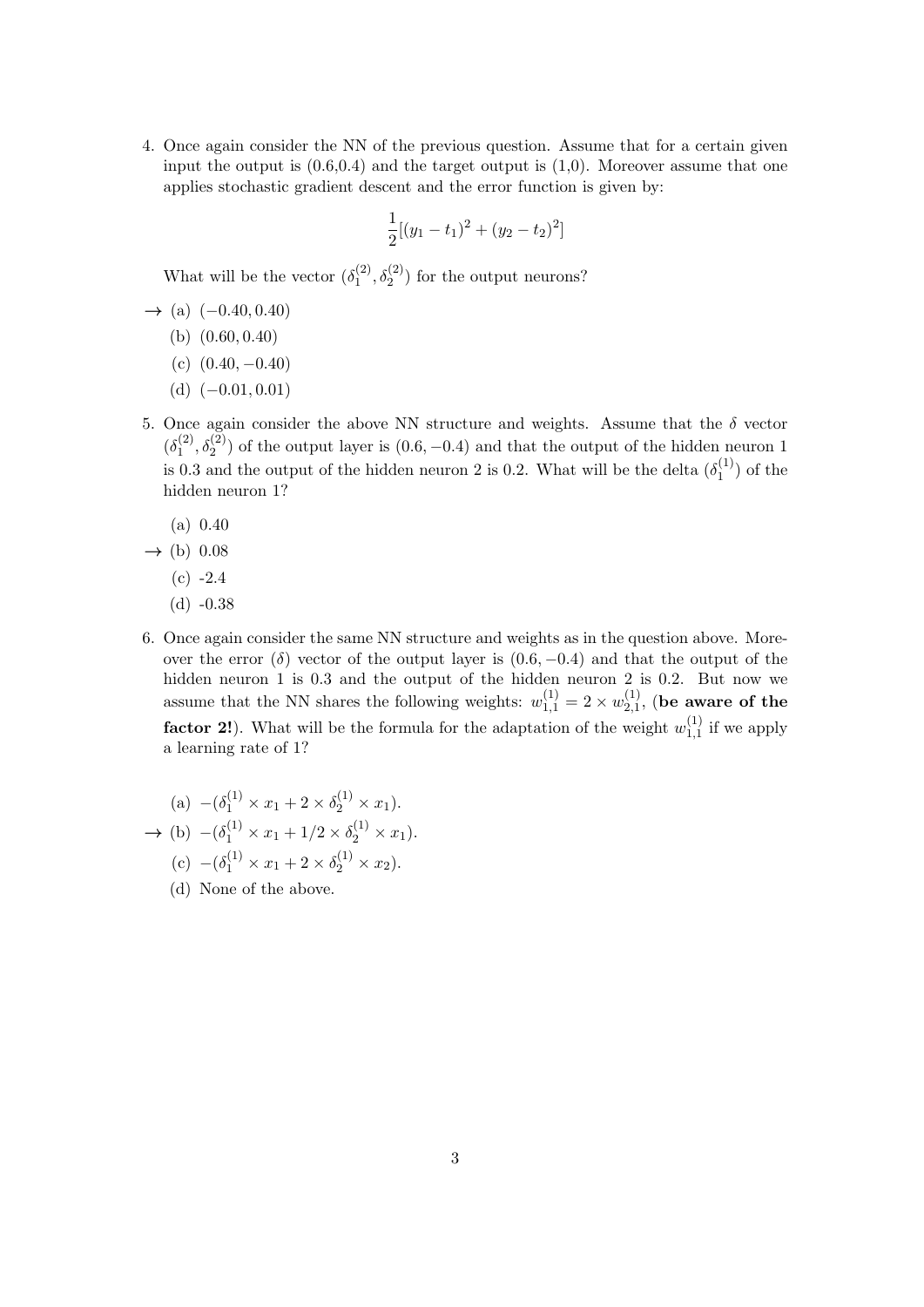- 7. In image classification the following notions are relevant:
	- (1) local features
	- (2) translation invariance
	- (3) rotation invariance

Which of the above notions are incorporated in convolutional neural networks?

- (a) Only (1)
- (b) Only (2)
- (c) Both  $(2)$  and  $(3)$  and not  $(1)$
- $\rightarrow$  (d) Both (1) and (2) and not (3)
- 8. A data analyst has collected data (see table below) about customer loans. The goals is to predict, based on the customer profile, if a loan for a customer has a high risk or not.

| payment history | debt | guarantee    | income       | risk |
|-----------------|------|--------------|--------------|------|
| average         | low  | $\mathbf{n}$ | 15-35 KEuro  | low  |
| average         | low  | $\mathbf{n}$ | $0-15$ KEuro | high |
| average         | low  | $\mathbf{n}$ | $>35$ KEuro  | low  |
| average         | low  | sufficient   | $>35$ KEuro  | low  |
| bad             | low  | $\mathbf{n}$ | 0-15 KEuro   | high |
| bad             | low  | sufficient   | $>35$ KEuro  | low  |
| good            | high | sufficient   | $> 35$ KEuro | low  |
| good            | high | $\mathbf{n}$ | 0-15 KEuro   | high |
| good            | high | $\mathbf{n}$ | 15-35 KEuro  | low  |
| good            | high | $\mathbf{n}$ | $>35$ KEuro  | low  |
| bad             | high | no           | 15-35 KEuro  | high |

What is the information gain of the attribute payment history?

 $\rightarrow$  (a) 0.11

- (b) 0.89
- (c) 0.85
- (d) 0.15
- 9. The analyst wants to learn the above classification problem using decision trees. If he uses "information gain" as selection criteria what will be the the attribute at the root of the decision tree (top node)?
	- (a) payment history
	- (b) debt
	- (c) guarantee

 $\rightarrow$  (d) income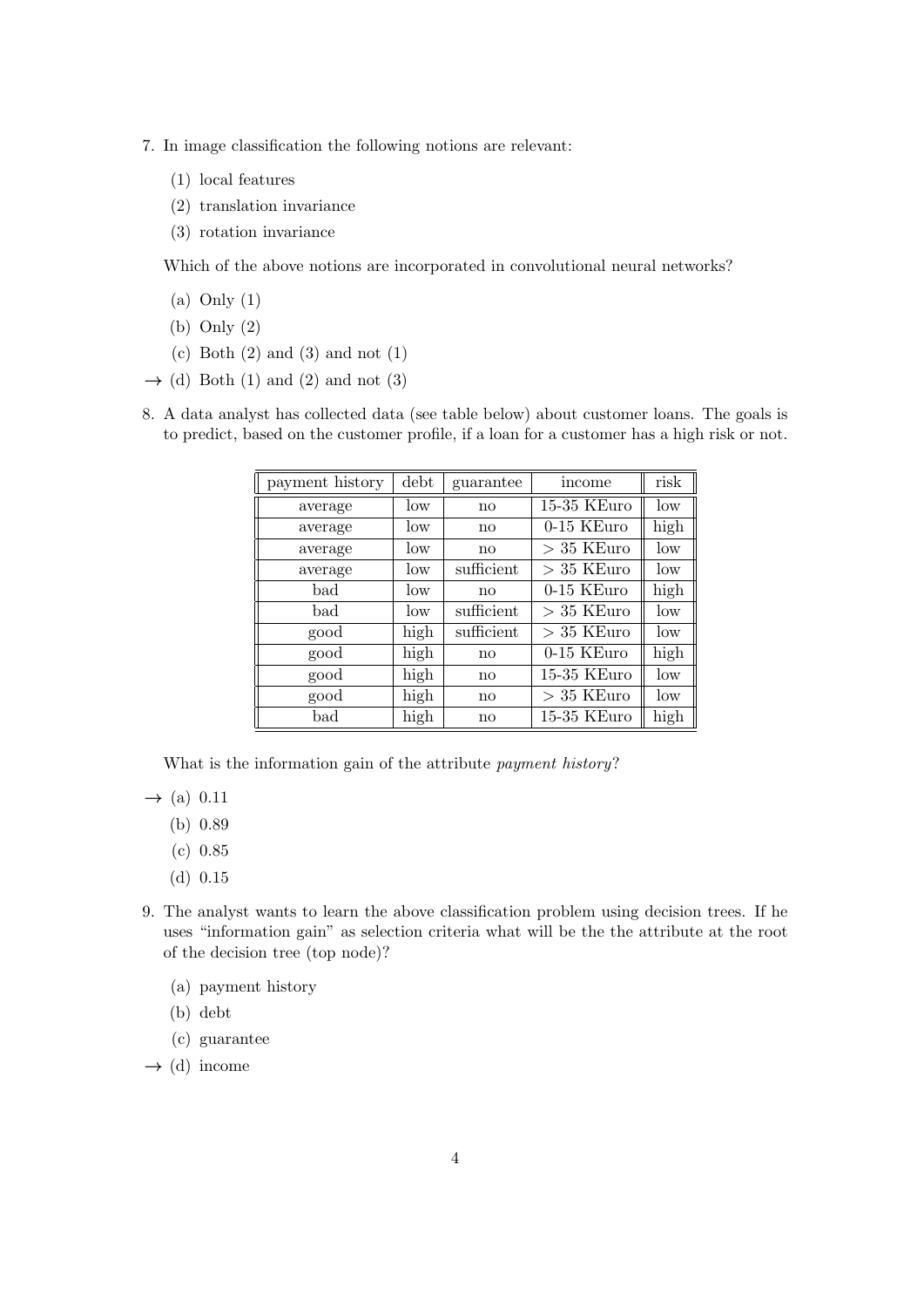10. For marketing purposes a retailer wants to distinguish between costumers younger than 35 (class Y) and customers older than 35 (class O). The following table summarizes the data set in the data base of the retailer in an abstract form. The relevant attributes, determined by domain knowledge, are for convenience denoted by A with values  $a_1$ ,  $a_2$ and  $a3$ , B with values b1 and b2, C with values c1 and c2 and D with values d1 and  $d2$ 

| $\boldsymbol{A}$ | B  | $\overline{C}$ | D              | Number of Instances |                |
|------------------|----|----------------|----------------|---------------------|----------------|
|                  |    |                |                |                     | ( )            |
| a1               | b1 | c1             | d1             | 4                   | 12             |
| a2               | b1 | c1             | d2             | 3                   | $\overline{2}$ |
| a3               | b1 | c1             | $\mathrm{d} 1$ | 6                   | $\theta$       |
| a1               | b2 | c1             | d2             | 8                   | 0              |
| a2               | b2 | c1             | d1             | 4                   | $\theta$       |
| a3               | b2 | c1             | $\mathrm{d}2$  | 9                   | $\theta$       |
| $_{\rm a1}$      | b1 | c2             | d1             | $\overline{2}$      | 4              |
| a2               | b1 | c2             | d2             | $\overline{2}$      | 8              |
| a3               | b1 | c2             | d1             | 3                   | $\overline{4}$ |
| $_{\rm a1}$      | b2 | c2             | d2             | $\overline{2}$      | $\overline{2}$ |
| a2               | b2 | c2             | d1             | $\overline{2}$      | 6              |
| a3               | b2 | c2             | d2             | $\overline{5}$      | $\overline{2}$ |

What is the entropy of the above dataset above with respect to the class labels Y and O? Choose the alternative which is closest to your answer.

- $\rightarrow$  (a) 0.99
	- (b) 0.01
	- (c) 0.48
	- (d) 0.52
- 11. Consider the following confusion matrix

|        |       |     | Predicted class |    |  |
|--------|-------|-----|-----------------|----|--|
|        |       |     | С'n             | ŻЗ |  |
| Actual | $C_1$ | 110 |                 |    |  |
| Class  | ر ز   | 16  | 130             | 10 |  |
|        |       | 26  | h               |    |  |

What is the precision for  $C_1$  for this classifier?

 $\rightarrow$  (a) 110/152

- (b) 110/125
- $(c) 110/169$
- (d) None of the above.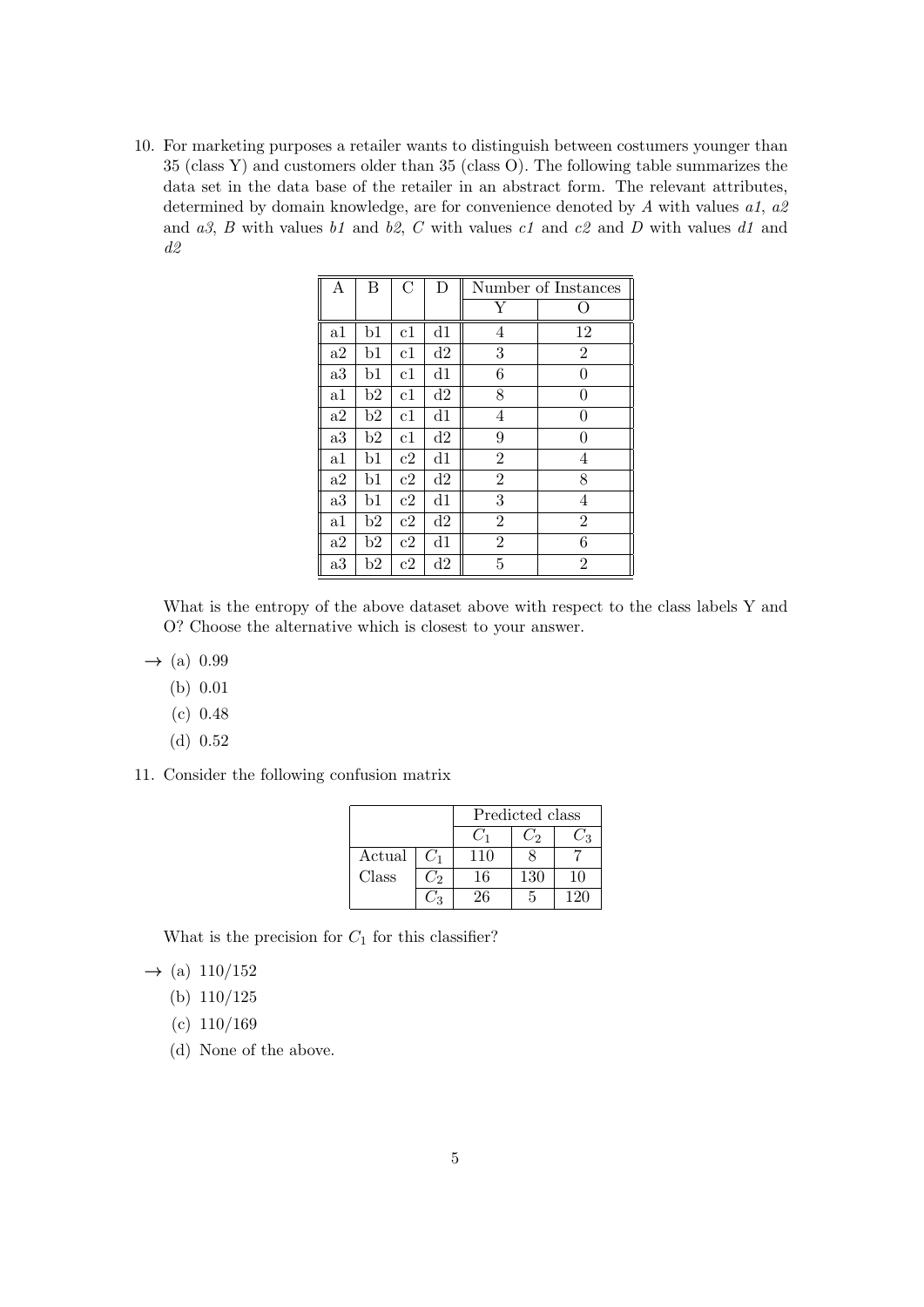12. Consider the following confusion matrix

|        |         | Predicted class |     |     |
|--------|---------|-----------------|-----|-----|
|        |         |                 | С'n | ∕ વ |
| Actual | $C_1$   | 110             |     |     |
| Class  | $C_{2}$ | 16              | 130 | 10  |
|        |         | 26              | 5   | 120 |

What is the recall for class  $C_2$ ?

- $\rightarrow$  (a) 130/156
	- (b) 130/143
	- $(c) 130/169$
	- (d) 130/432
- 13. Consider the following part of the decision tree, with two leaf nodes and one parent node which splits on attribute A. The notation P:x N:y means that the node has x positive examples and y negative examples.



In order to apply  $\chi^2$  pruning one has to calculate, among others, the value of  $\hat{p}_i$  and  $\hat{n}_i$ ,  $i = 1, 2, 3$ . Branches are numbered from left to right. What are the values of  $\hat{p}_2$  and  $\hat{n}_3$ in this case? Select the alternative closest to your answer.

- (a)  $\hat{p}_2 = 20$  and  $\hat{n}_3 = 40$
- $\rightarrow$  (b)  $\hat{p}_2 = 12$  and  $\hat{n}_3 = 30$ 
	- (c)  $\hat{p}_2 = 20$  and  $\hat{n}_3 = 20$
	- (d)  $\hat{p}_2 = 20$  and  $\hat{n}_3 = 10$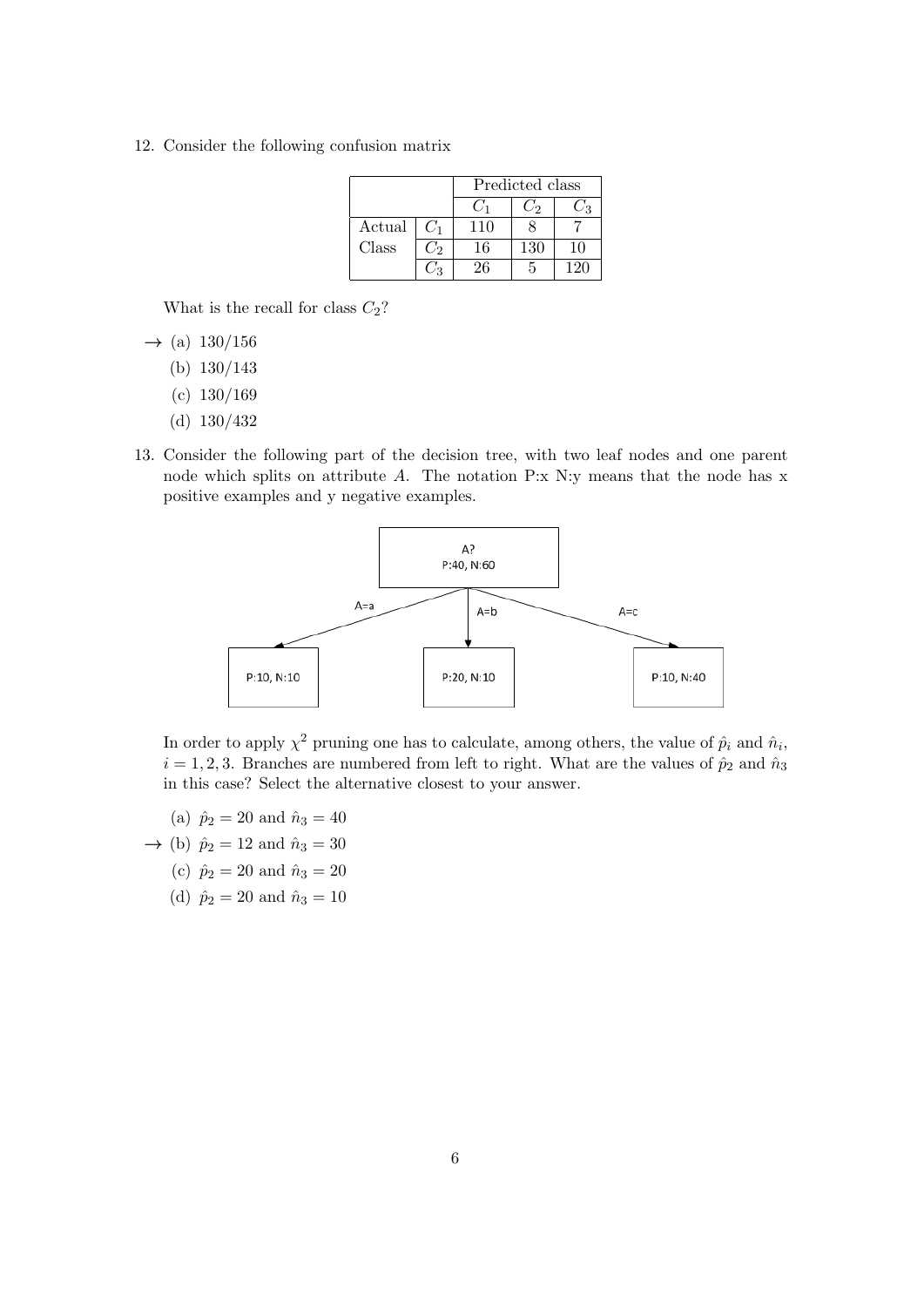14. Consider a two class classification problem for which we apply a probabilistic approach. The loss matrix for this classification problem is given by:

$$
\left(\begin{array}{cc} 0 & 3 \\ 2 & 0 \end{array}\right)
$$

Assume that we apply a classification rule of the form: if  $P(C_1|x) > \theta$  then x is classified as  $C_1$ . What is the optimal value for  $\theta$  given the loss matrix above?

- (a) 0.3
- (b) 0.4
- (c) 0.5

 $\rightarrow$  (d) 0.6

15. Assume that:

- 1: We have a two class classification problem in a 3-dimensional space.
- 2: We apply Bayes law to estimate  $P(C_k|x)$ ,  $k = 1, 2$ .
- 3: We assume that the likelihoods are modelled by normal (Gaussian) probability distributions with shared covariance matrices.

How many parameters does one need to estimate or learn from the data?

- $\rightarrow$  (a) 16 MP: Should that not be 6+6+1=13? Covariance matrix is symmetric
	- (b) 25
	- (c) 26
	- (d) 29
- 16. Which of these statements about Batch Gradient Descent (BGD) and Stochastic Gradient Descent (SGD) is not correct?
	- (a) SGD is more likely to find a good solution than BGD, because it is less likely to get stuck in a local optimum
	- $\rightarrow$  (b) BGD is likely to require more iterations to find an optimum, because the gradient computed in SGD is not exact
		- (c) SGD is deals with redundant datapoints in the training set more efficiently than BGD
		- (d) The stopping criterion is harder to implement with SGD, because the error is not guaranteed to decrease at every iteration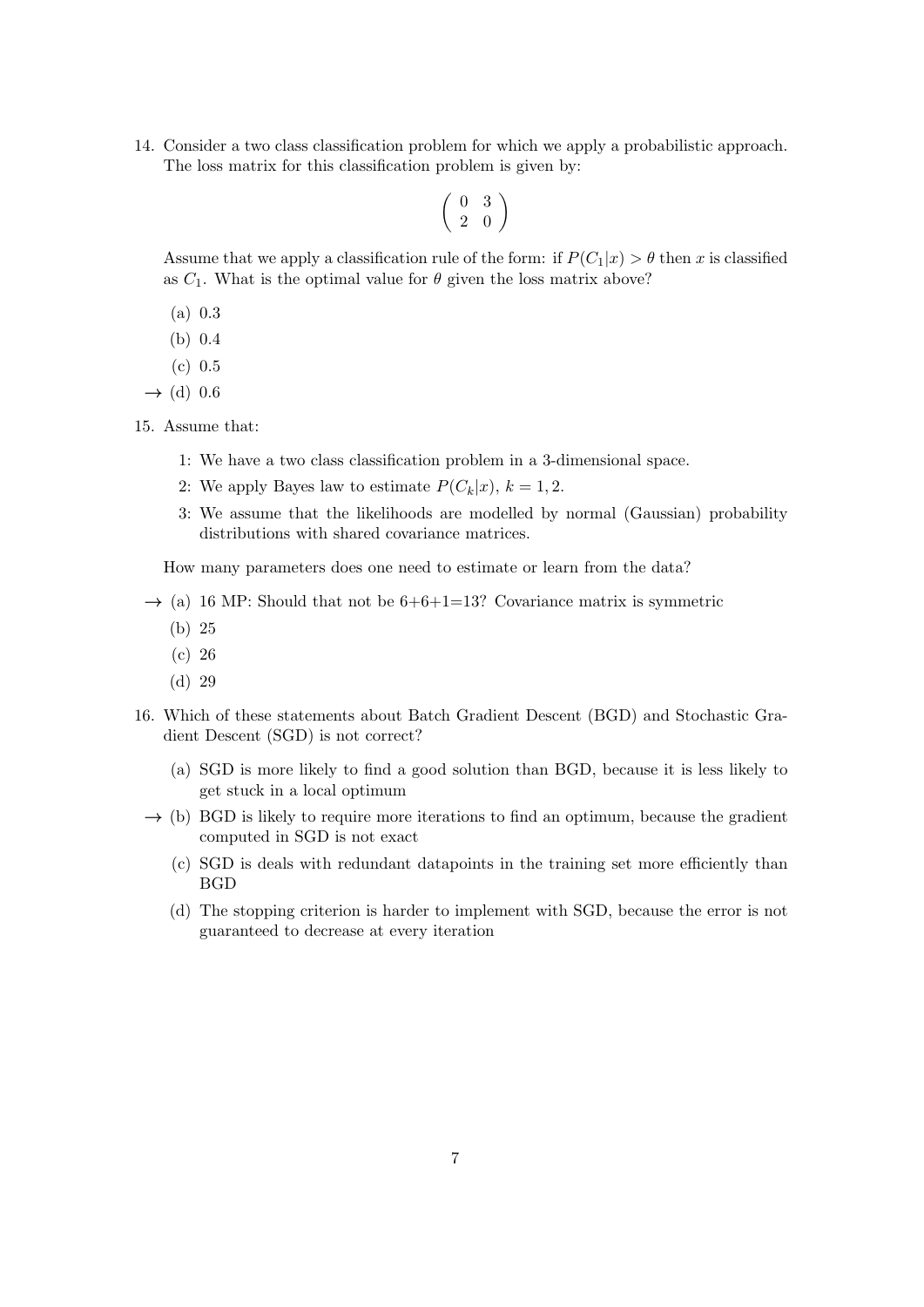- 17. Lagrange multipliers allow us to do "constrained function optimisation". Which of the following statements best describes what that means:
	- (a) Lagrange multipliers allow us to find the maximum of a function that satisfies the constraints
	- (b) Lagrange multipliers allow us to find all maxima of a function that satisfy the constraints
	- (c) Lagrange multipliers allow us to find, of the optima of the function, those optima for which the constraints are satisfied
	- $\rightarrow$  (d) Lagrange multipliers allow us to find, of those locations in the input space for which the constraints are satisfied, the optimal locations
- 18. Mixture of Density networks output the parameters of a Probability Density Function (PDF). Which of the following statements is incorrect:
	- (a) They can better deal with the high levels of noise in target values that are common in so-called "inverse problems"
	- (b) They provide us with both a value for a best prediction given the input, and with a confidence estimate of the correctness of that value,
	- $\rightarrow$  (c) They can deal with training sets where identical inputs are associated with different targets, even when the differences in target are not due to noise
		- (d) They are well-suited for problems that require the extra complexity and where we have enough training data to compensate for the extra model complexity, but will not perform as well as regular neural networks if this is not the case.
- 19. Consider the dataset depicted below.



Which of the following statements is true?

- (a) A properly trained Na¨ıve Bayes classifier with uniform distributions as conditional distributions will perform close to perfectly on this problem
- (b) A properly trained Na¨ıve Bayes classifier with Gaussian distributions as conditional distributions will perform close to perfectly on this problem
- (c) A properly trained Na¨ıve Bayes classifier with Gaussian Mixture Models as conditional distributions will perform close to perfectly on this problem
- $\rightarrow$  (d) A Naïve Bayes classifier cannot perform better than random on this problem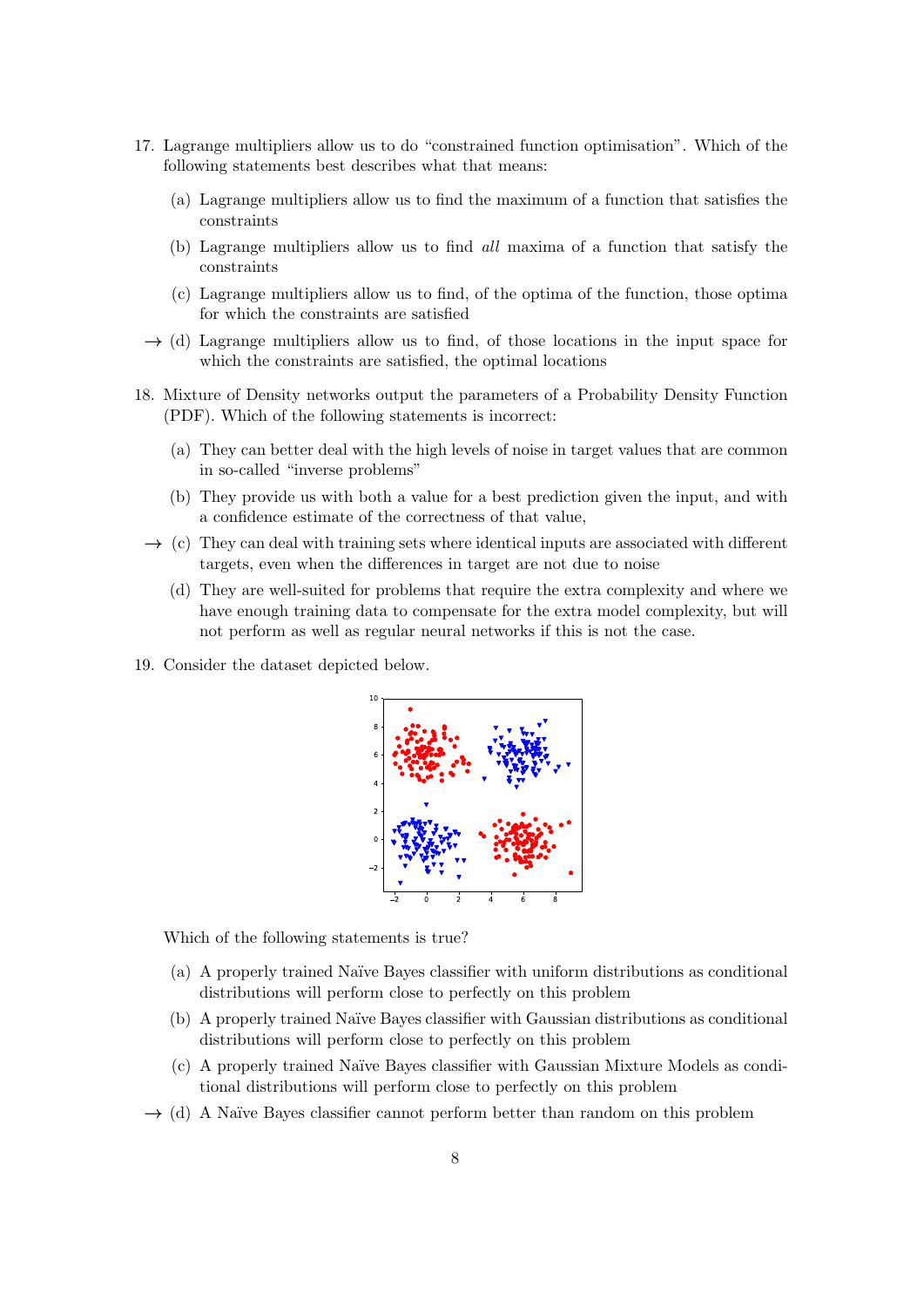- 20. Which of the following statements is true?
	- (a) Tangent propagation is formally equivalent to implementing code that randomly modifies using the same function
	- (b) Tangent propagation is more efficient than implementing code that randomly modifies using the same function, but requires us to know the analytical derivative of that function
	- $\rightarrow$  (c) We can represent the modifications that we do not want our model to be sensitive to as a mathematical function, and add a penalty term to our objective function that contains the first derivative of our output w.r.t. the parameters of that function
		- (d) The only way in which we can improve generalisation is by making the model simpler or adding more training data
- 21. Which of the following statements is true? The "dual representation" of a Support Vector Machine (SVM)
	- (a) Allows us to find a sparse solution for the problem
	- $\rightarrow$  (b) Expresses the weights of the SVM in terms of the training datapoints
		- (c) Results in a model that uses the training data twice, and therefore requires less training data to obtain the same performance
		- (d) Allows us to use a Lagrangian to indicate which training points are "support vectors", and is therefore much faster to compute than the "primal representation"
- 22. Consider a sequence of throws from a fair coin. Which of the following sequences is most likely (has highest probability of being observed?)
	- $\rightarrow$  (a) T T T
		- (b) H T T T
		- $(c)$  T H T H T
		- (d) H T T H T
- 23. When making a classification decision based on Bayes' law, the evidence (denominator) does not need to be computed for each class, because:
	- (a) It does not affect the probability of the most likely class
	- (b) It cannot change the probabilities so much that the classification decision would be changed
	- $\rightarrow$  (c) It is the same for all classes
		- (d) You do need to compute it, actually, because otherwise you're not comparing probabilities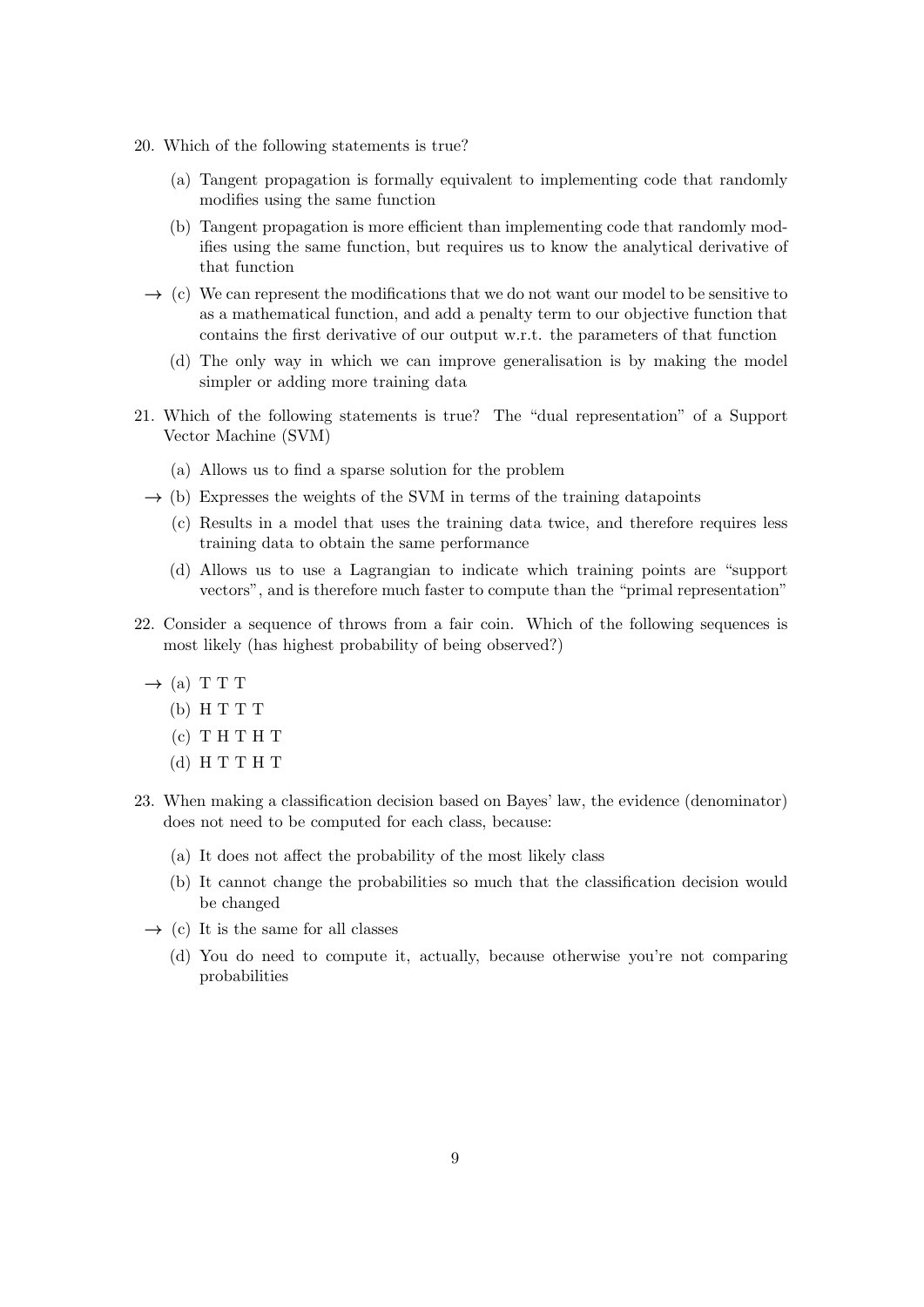24. Consider the dataset depicted below:



We want to classify this dataset with a support vector machine without kernel function. What are the support vectors in this case?

- (a)  $a_2, a_3, b_2$  and  $a_2, a_3, b_1$  give rise to the same margin and are both correct solutions
- $\rightarrow$  (b)  $a_2, b_2, b_3$ 
	- (c)  $a_2, b_2$
	- (d) All points in this simple case are support vectors
- 25. You try to apply some classification technique to a dataset, and the classification technique is not capable of performing this classification well because the best discriminant is too complex to be learnt by the technique you're using. What symptoms do you observe:
	- (a) You need cross-validation to identify this condition
	- (b) The error on the training set is low, but the error on the test set is high
	- (c) The errors on both training and test set are low
	- $\rightarrow$  (d) The error on both training and test set are high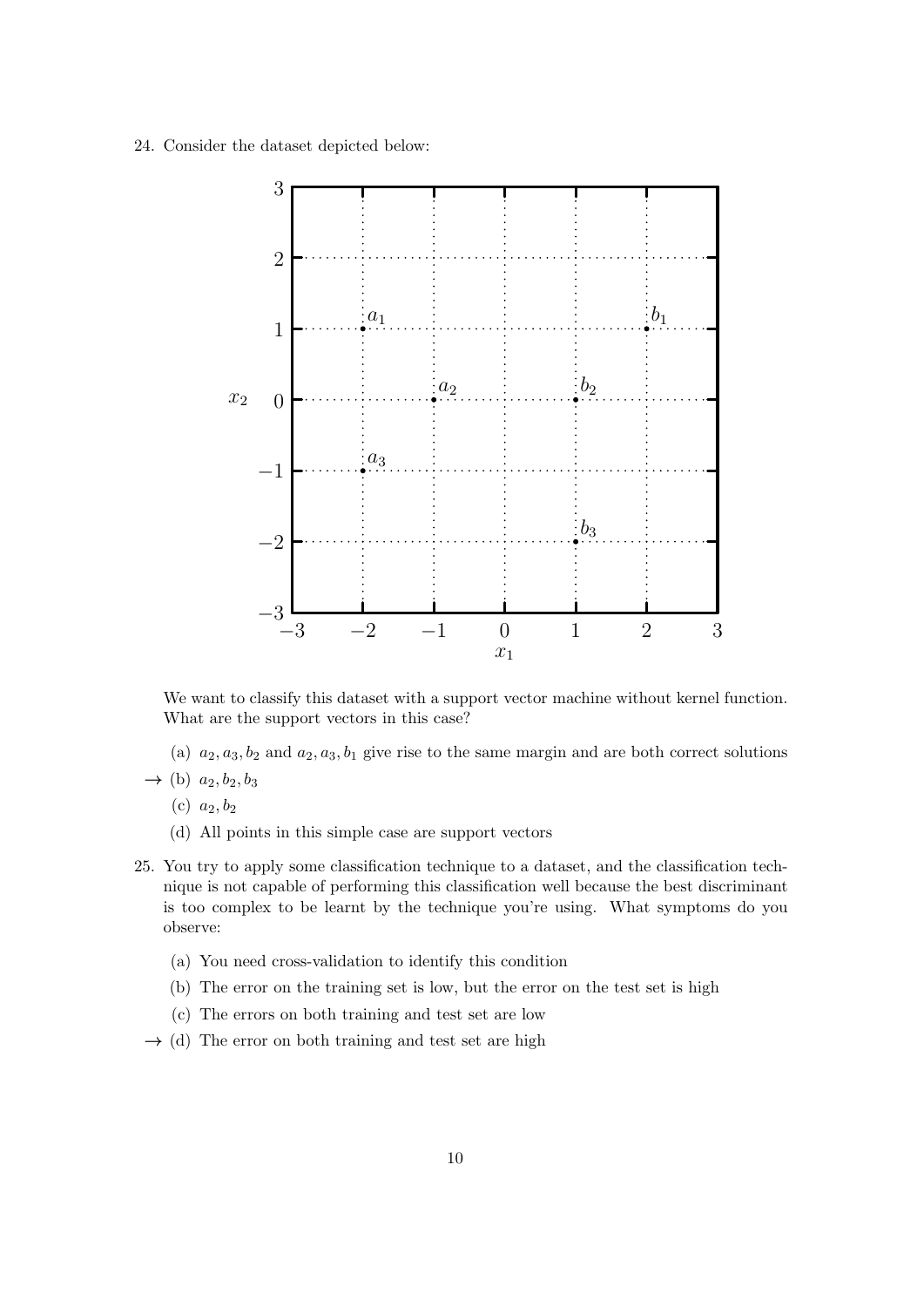- 26. You are trying to learn a very complex function using Neural Networks on a training set. Knowing that the training is sensitive to the initial parameter values, you use multiple random initialisations, train the models and keep the best performing model as evaluated on a validation set. When testing this model on a test set, your results are very bad. What is happening?
	- (a) By training multiple models and evaluating them on a single validation set, the model is overfitting on the validation set.
	- (b) The model is overfitting on the training set
	- $\rightarrow$  (c) All of the above
		- (d) None of the above
- 27. When predicting y given an observation  $x$  using Maximum a Posteriori learning, we compute the following probability of the prediction  $y$ , the observation  $x$  and a training set  $\{\mathbf x, t\}$ , using a set of model parameters  $\boldsymbol{\theta}$ :
	- (a)  $p(y|\mathbf{x}, \hat{\boldsymbol{\theta}})$  where we optimised  $\hat{\boldsymbol{\theta}} = \arg\max_{\boldsymbol{\theta}} p(\{\mathbf{x}, t\} | \boldsymbol{\theta})$
	- (b)  $p(y|\mathbf{x}, \hat{\boldsymbol{\theta}})$  where we optimised  $\hat{\boldsymbol{\theta}} = \arg\max_{\boldsymbol{\theta}} p(\boldsymbol{\theta} | {\{\mathbf{x}, t\}})$
	- (c)  $p(y|\mathbf{x}, \hat{\boldsymbol{\theta}})$  where we optimised  $\hat{\boldsymbol{\theta}} = \arg\max_{\boldsymbol{\theta}} p(\boldsymbol{\theta}, \{\mathbf{x}, t\})$
	- $\rightarrow$  (d) Answers (b) and (c) are the same and correct

28. Which statement about K-fold cross validation is true?

- (a) Every data element is used K-1 times for testing and 1 time for training.
- (b) Every data element is used K times for testing and K times for training.
- (c) Every data element is used 1 time for testing and K times for training.
- $\rightarrow$  (d) Every data element is used 1 time for testing and K-1 times for training.
- 29. What is the purpose of regularization?
	- (a) Training the model on k different folds of the data to reduce overfitting.
	- (b) Reducing the number of weights to reduce overfitting.
	- $\rightarrow$  (c) Preventing large weight values to reduce overfitting.
		- (d) Maximising the performance of the model on unseen data to reduce overfitting.
- 30. Which of the following statements is true? Generative and discriminative probabilisitic models are probabilistic models, where:
	- (a) Generative models use sampling to estimate target values for an observation, while discriminative models compute the target probabilities exactly
	- (b) Generative models model the probability of the observation given the target, while discriminative models model the probability of the target given the observation
	- $\rightarrow$  (c) Generative models model the joint probability of the observation and target, while discriminative models model the probability of the target given the observation
		- (d) Generative models do not model the probability of the targets, but only the probability of the observations, while discriminative models do model the probability of the targets